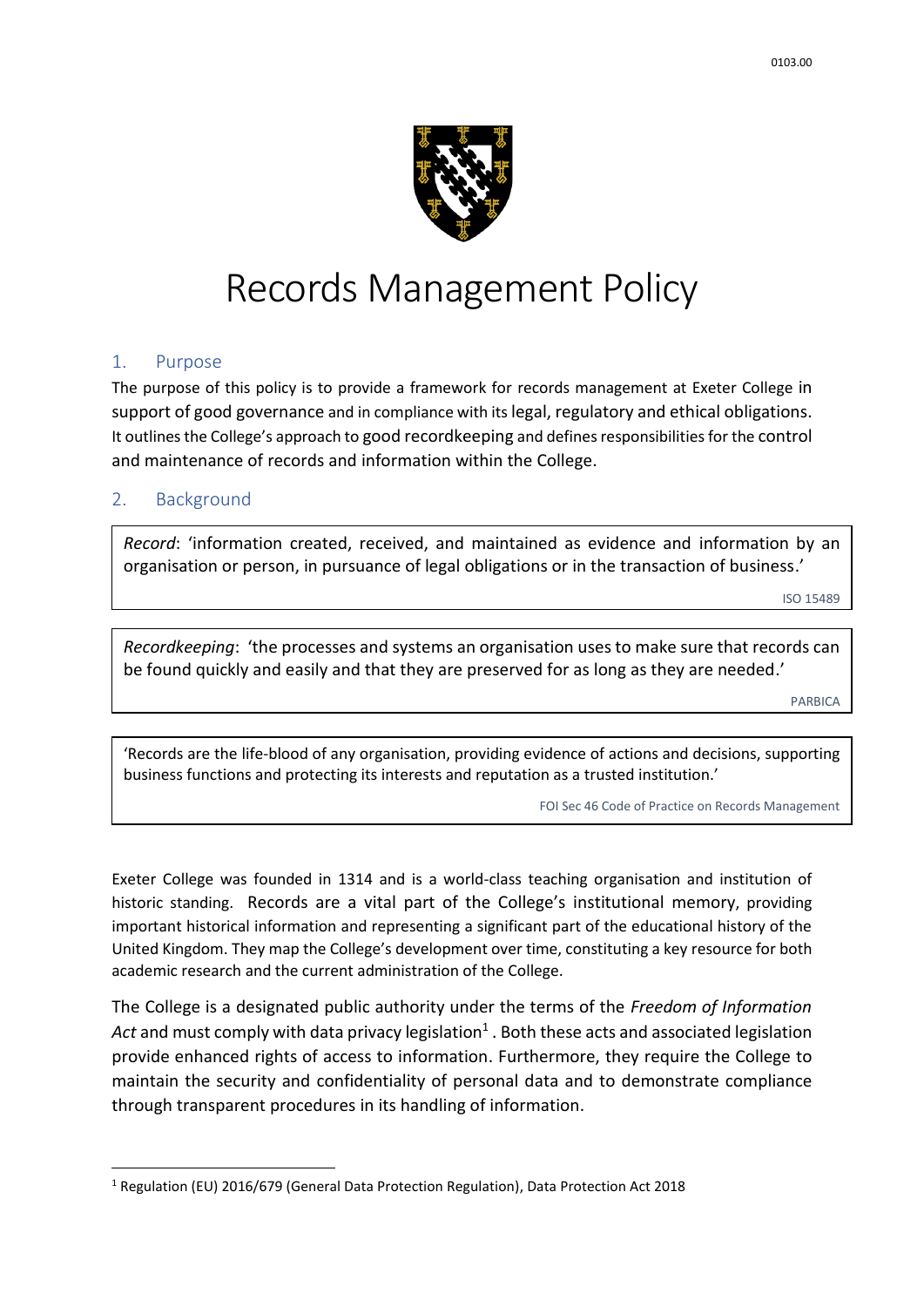Managing information assets in an efficient way is critical to the operations of **Exeter College** and can help to save time and money by ensuring that vital information can be located and is protected against accidental or unauthorised loss or destruction. Failure to manage information increases the risk of financial and reputational losses.

The aims of this policy are consistent with an institution committed to excellence in both teaching and research and reflect also the character of the College's historic recordkeeping activities.

## 3. Scope

This policy applies to all College employees, including temporary and casual employees, and to contractors and volunteers.

This policy relates to all records generated or received in the course of business which provide evidence of the functions, activities, and transactions of the College and its members. The records may be in any format or medium, including electronic documents. All records created in the course of College business are College records.

# 4. Objectives

In support of good governance, Exeter College is committed to achieving best practice in its recordkeeping activities. To do this, it aims to progressively improve its recordkeeping to comply with the *International Standard on Records Management* (ISO 15489). The College aims to create and maintain authentic, reliable and useable records:

- a) to comply with its statutory and legal obligations, relating to financial and environmental concerns, health and safety and contractual agreements,
- b) to safeguard personal and other data and meet its obligations under the *Data Protection Act 2018*, the *Freedom of Information Act 2000*, and other legislation,
- c) to provide evidence and information about policies and activities, and protect the interests of the College in interactions with stakeholders and uphold its rights and obligations towards individuals and organisations,
- d) to improve working practices, for example through better retrieval of records, ensuring that staff can identify the most up-to- date and accurate information,
- e) to prepare for business continuity and disaster planning,
- f) to optimise storage, both physical and electronic, and contribute to the College's sustainability agenda,
- g) to recognise the value of information as a corporate resource and protect it against loss or damage,
- h) to identify and preserve significant records of historical value for the College and for wider research.

# 5. Records Management Framework (RMF)

The College will build its recordkeeping capacity to improve structures, processes, staff, resources and rules to work together and to manage its records well.

The records management framework will ensure that all members of the College:

- a) create records which give an accurate and complete account of the College's activities and transactions,
- b) store records within suitable filing systems to enable easy retrieval and avoid unnecessary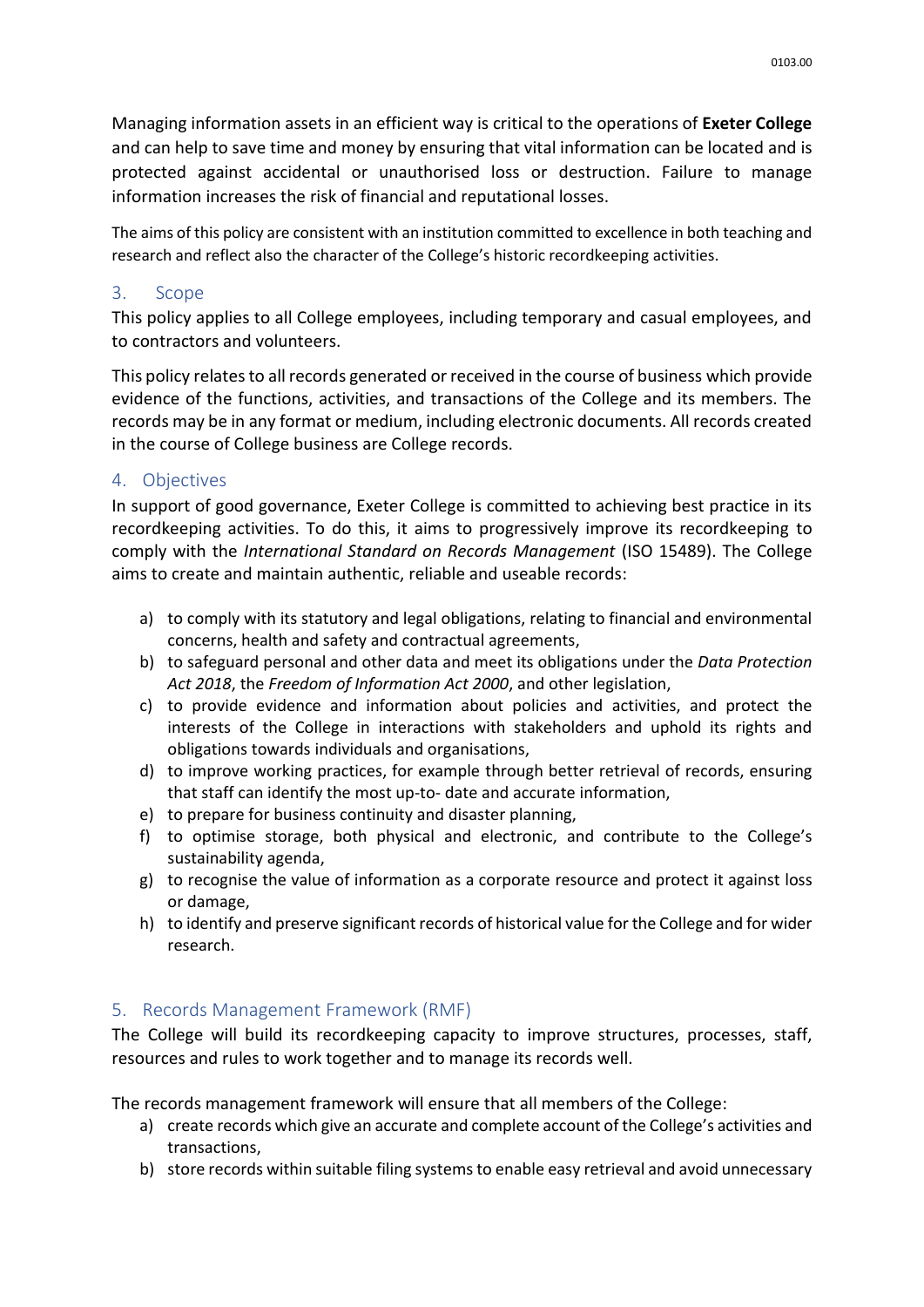duplication,

- c) control access to records in accordance with their level of confidentiality and importance,
- d) preserve records for the correct length of time, and dispose of them securely in line with College retention and disposal procedures,
- e) make accountable decisions about disposal of records no longer required for current business.

To provide the foundation of the records management framework, **Exeter College** will conduct a records management survey and develop a minimum set of retention and disposal controls, known as the baseline. The baseline will support **Exeter College** in achieving its records management objectives and shall be communicated to users and relevant external parties.

The College will work to ensure that:

- f) all College members are appropriately trained and are familiar with all **Exeter College** policies and procedures relating to recordkeeping and management of information; staff who handle personal and sensitive data are given additional recordkeeping training,
- g) records risks are assessed and adequately managed; incidents are reported in a timely manner via appropriate management channels, and properly investigated and managed;
- h) all relevant records management requirements of **Exeter College** are covered in agreements with any third-party partners or suppliers, and compliance against these is monitored;
- i) Owners are identified for all **Exeter College** information assets on the College Information Asset Register, and rules and responsibilities for their maintenance and use are in place; and
- j) records management controls are monitored to ensure they are adequate and effective.

## 6. Responsibilities

The following bodies and individuals have specific records management responsibilities:

- **The Rector** is accountable for the effective implementation of this records management policy and supporting rules and standards within **Exeter College**;
- **The Governing Body** has executive responsibility for records management within **Exeter College**. Specifically, the **Governing Body** has responsibility for overseeing the management of the security risks to **Exeter College's** staff and students, its infrastructure and its information;
- **The Finance and Estates Bursar** and **The Fellow Archivist** are responsible for establishing and maintaining **Exeter College's** records management framework to ensure the availability, integrity and compliance of recordkeeping within the College. A Records Management Task Force will oversee the development of Exeter College's recordkeeping arrangements;
- **The College Archivist/Records Manager** has responsibility for developing and implementing records management policies and procedures;
- **The IT Manager** has responsibility for implementing and managing the IT technical controls;
- **Heads of Department** are responsible for ensuring
	- o that recordkeeping practice within their department conforms to the requirements of this policy,
	- $\circ$  that all staff within their department know about, understand and comply with this policy,